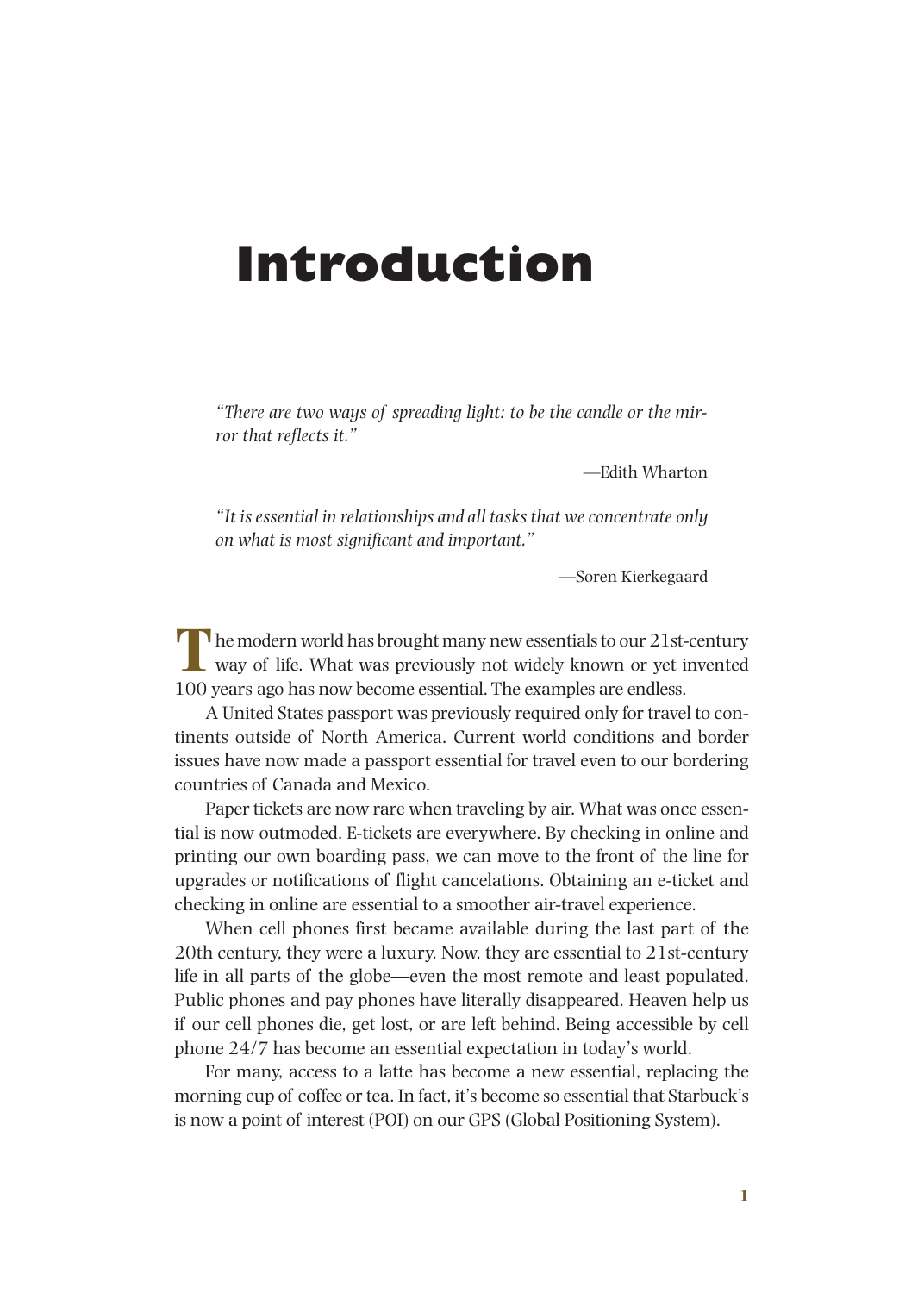#### **2** • **RESULTS Coaching**

Results, having always been important, have today become essential to survival. For years, small businesses have come and gone quickly for failing to achieve the needed financial results. In the last decade, schools have confronted a commendable new reality where it is no longer acceptable for some students to fail or for only a few to succeed. Our nation is committed to high quality education for all children. One might wonder how anyone would not be committed to this noble result. It becomes clear that embracing the lofty expectation depends on a specific class or a specific teacher. When my class or my school has numerous children with no parental involvement or supervision; when my class or my school has numerous children with no boundaries set at home for sleep, structure, behavior, or even drug use; when my class or school has several special-needs children who require special differentiated instruction; suddenly the word "results" goes from concern to anxiety and soon to a feeling of fear of responsibility for every child's mastery of learning. For the first time, the leader's job and identity is on the line, hanging on the success of every single child in less than 195 days. Is it right? Yes. Is the responsibility monumental? Yes, it is—in so many places and with so many children for so many teachers and principals. A "standardized test" has become a new essential; it has become high stakes accountability!

We celebrate Michael Fullan's moral imperative that we must get results in our schools today, and we know that the school principal is the force and catalyst to make positive results happen. In many instances, structures and processes for getting results have not changed in years or even decades. We seem to be dealing with the same issues over and over with new names and faces as the players. And the results stay the same.

A case in point is the story of Jana, one of our clients who is a principal. The story is shared by our colleague and coach, Reba Schumacher.

I had coached Jana for several months prior to her first assignment as a school principal. I had, in fact, coached her through the process of applying for and accepting that first principal position. Things were progressing predictably during her first few months (typically known as the honeymoon stage) in her new role. Then one day in the middle of March, Jana called my home office desperate for coaching. She began by listing the conditions and issues at her campus that were keeping her awake at night, and she was unsure of the best approach for addressing her situation. She went on to say, "I would love any advice or words of wisdom you can offer."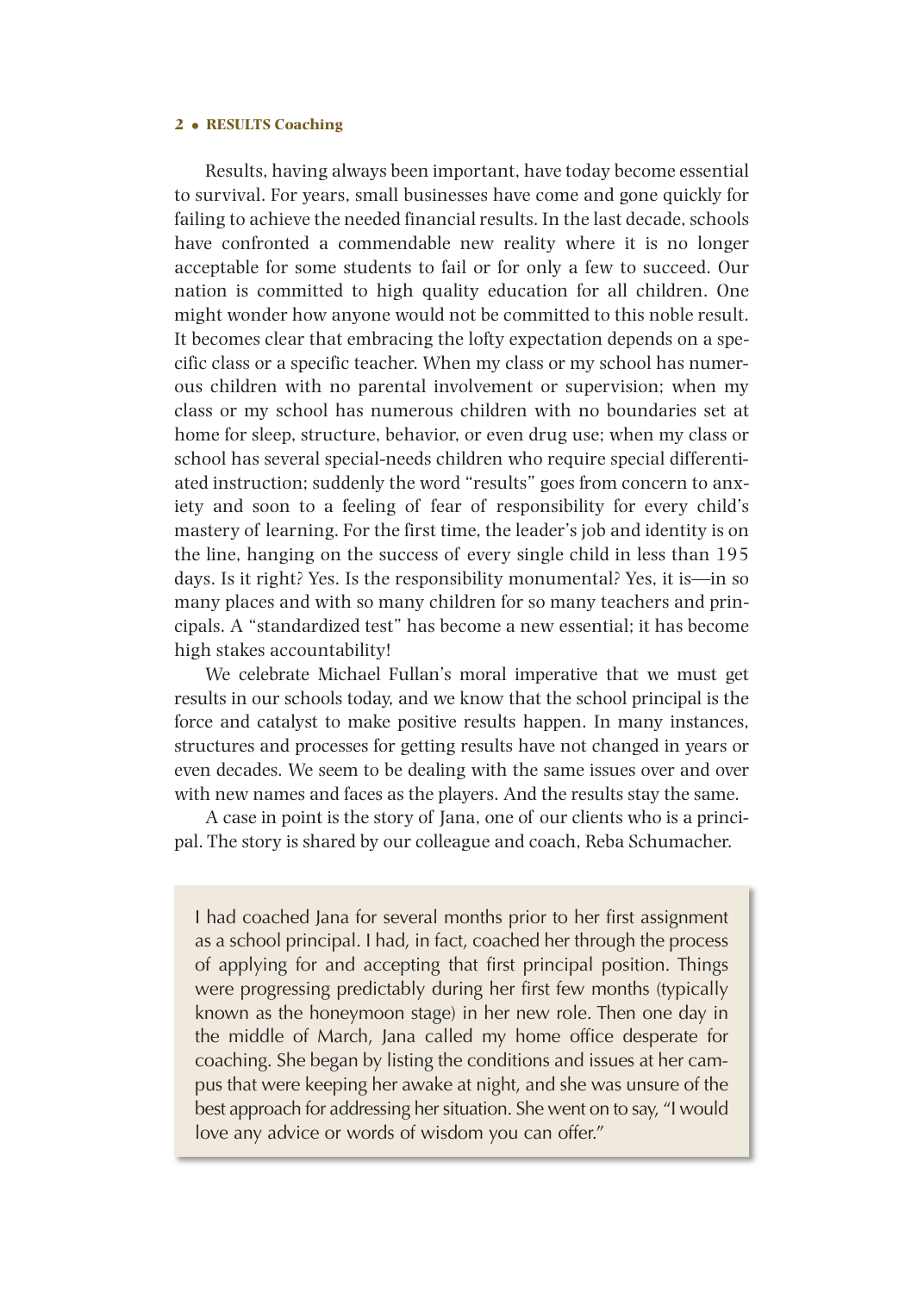### **Introduction** • **3**

I asked Jana to tell me more, and she responded with a stream of frustrations beginning with, "I know great schools are made of great teams. Out of my five grade-level teams, three have positive attitudes; however, two teams do not, and those two teams are really putting a damper on the entire campus." She went on to lament that adults were not following district and campus policies and guidelines, including violating the adult dress code, consistently arriving late for work, and allowing children free rein of the campus. She added that since adults were frequently violating the rules, students did not seem to be compelled to follow the rules either. Even though teachers were reluctant to enforce the student-behavior policy, they did expect Jana to single-handedly control student classroom behavior from the principal's office while simultaneously increasing the campus's crucially low adult and student attendance rates. She was now on a roll.

Without taking a breath, Jana launched into her next level of concerns, which revolved around the lack of challenging, engaged student learning and authentic assessments. She emphasized that ubiquitous and numerous worksheets and student art work created with dyed popcorn, paper streamers, and dried beans were not her idea of meaningful assessments. She mused that many of the teachers seemed hesitant to raise standards for students, fearful that it would require more work from them.

Just as suddenly as she had begun, Jana stopped, seemingly exhausted from the months of bottling her concerns. As I offered the gift of silence, waiting to see if any other concerns were coming, she pleaded tentatively, "I need your advice. Did you ever go through the same things?"

In a flash, I thought back to a day 21 years earlier as I sat with my superintendent, filling her ears with the same stories of sleepless nights and lack of teacher accountability. Because life is a series of ironies, I am now coaching Jana, who is currently the principal of the school where I began my first principalship 22 years earlier. As I reflected on her litany of concerns, I realized that in the midst of many technological and life progressions, some things in schools never change. Jana is reliving the challenges I had faced all those years ago.

What is changing is what I offer to Jana today that I did not offer even six years ago. The difference is coaching, my new essential. When she asks me for advice and words of wisdom, I offer committed listening, powerful questioning, and a space for her to create her own solutions.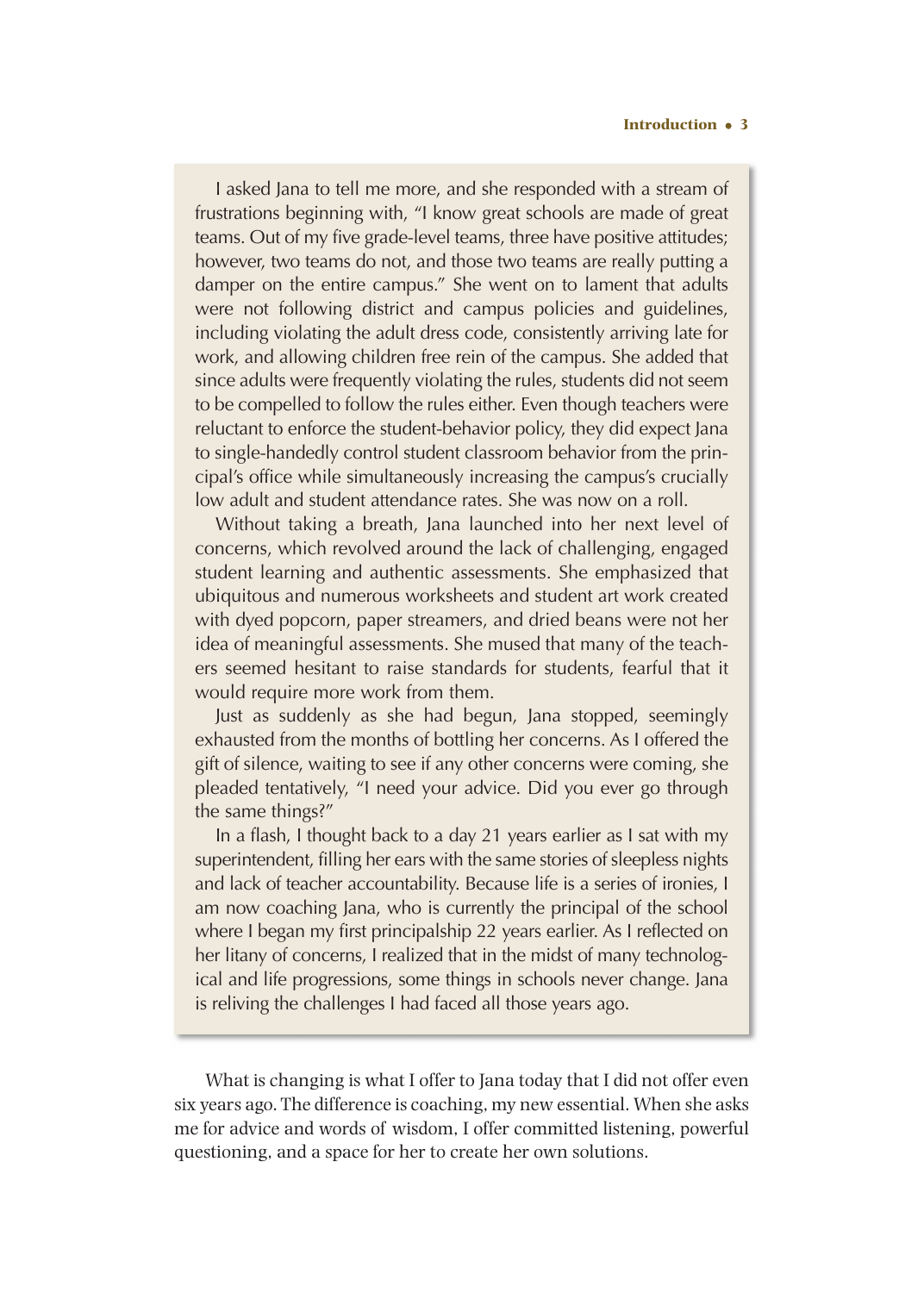#### **4** • **RESULTS Coaching**

This story invites us to consider the degree to which schools have substantially changed through the decades. It reinforces the definition of insanity: "Keep doing what you've always done and expecting different results." Leaders' mindsets and actions must profoundly change in order to positively affect the dynamics for success inside schools.

What's at stake? At stake is a future full of hope and possibility, resulting from a high quality education for all students. As schools serve more and more students from all walks of life—from the poorest to the most privileged, from the most challenged to the most gifted, from the most unlikely to the most likely—high quality schools are *essential*. High performing schools keep hope and possibility alive and create the necessary energy for preparing students to contribute to our society. The dedicated school leader's mission is to achieve different and broader results. Because school leaders have the responsibility to deliver results, what is required is a new essential skill of leadership.

Until the individuals who lead our schools develop the attitudes, behaviors, and skills necessary to elicit the best from each staff member and student, lasting change is elusive. Schools must become, from top to bottom, places where everyone is respected for what is possible from within. Schools need to move from places that "correct" to places that "connect" for development and growth. Coaching provides the venue, rich with language and skills, to seek, find, and develop the best within. Coaching offers the pathway for new responses, new awareness, new results. Winston Churchill reminds us that "It's not enough to do our best; we must do what is required." *Powerful coaching skills are required; they are essential to transforming individuals, schools, and entire organizations.*

RESULTS Coaching is the new essential for today's school leaders. Being a "coach-leader" is a key competency, a new identity, for anyone in the business of developing teachers, staff, and students. Because coaching language and skills require alignment of the integrity of one's attitudes and behaviors, coaching continually strengthens emotional intelligence for self-awareness, self-control, motivation, social awareness, and skill enhancement. On a daily basis, coaching challenges the leader to walk the talk—to continuously grow and improve before modeling and leading others.

Why RESULTS Coaching? RESULTS Coaching ...

- is the navigation system for impacting new thinking and solution finding at every level of school systems.
- creates new pathways in the brain, resulting in new energy and motivation.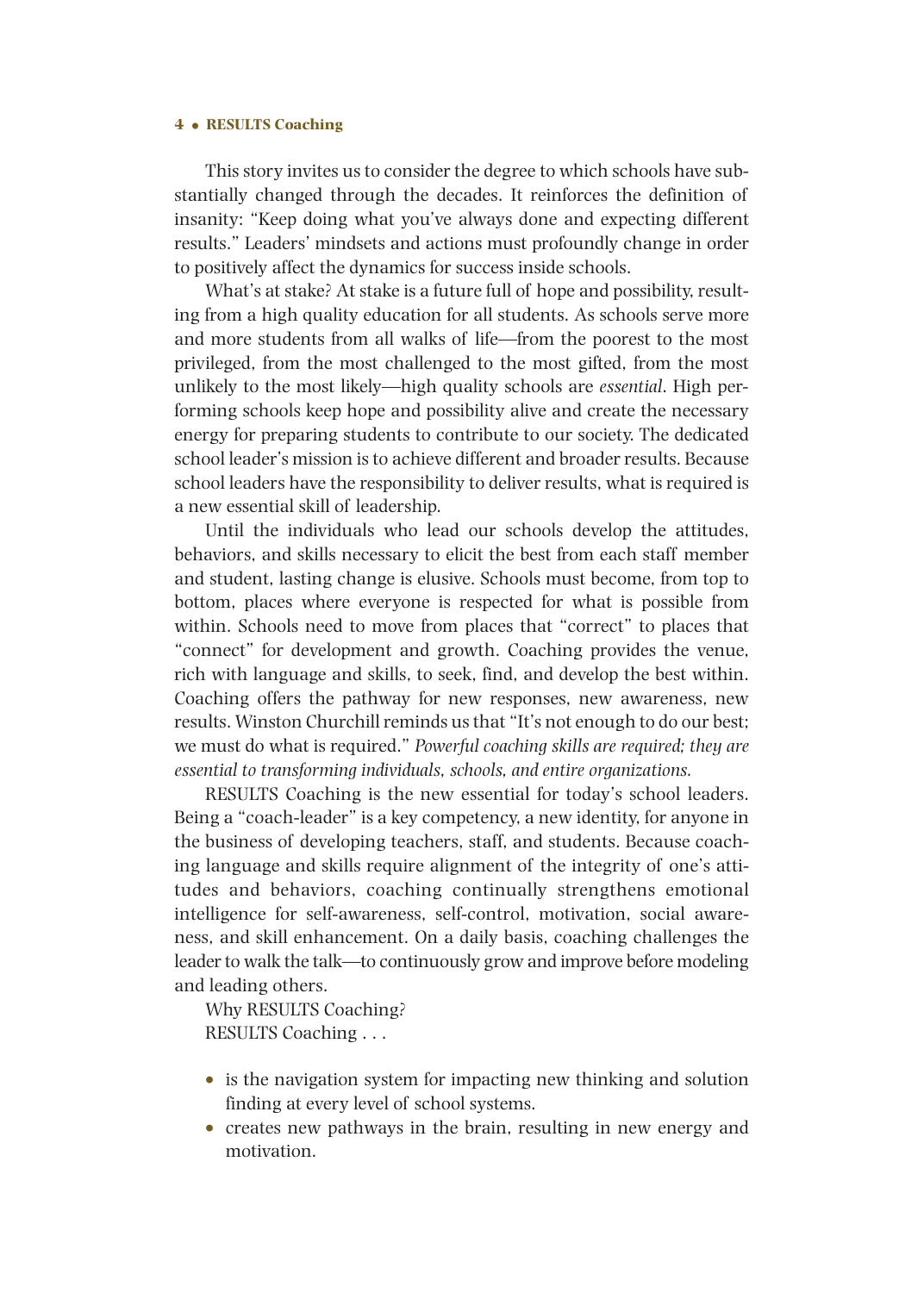- teaches the power of articulated clear and established standards and expectations that are the springboard for the majority of conversations.
- teaches language that builds trust and scaffolds confidence and competence.
- models thinking processes that move people to action.
- focuses on goal clarity and multiple options leading to action and achievement.
- slows us down while allowing the brain to speed up. Reflection equals connections!
- promotes discovery and the illumination of the brilliance within each of us.

RESULTS Coaching offers a mnemonic scaffold or blueprint that guides a leader through conversations that will dramatically impact results and outcomes while building and maintaining trust and relationships. This scaffold creates the "turbo charge" to both small and dramatic changes that create new models of professional collaboration and ultimately results for kids. The model accelerates deep thinking and unleashes multiple ways to succeed. Quite simply it is as follows:

- **R... Resolve to change results**
- **E... Establish goal clarity**
- **S... Seek integrity**
- **U... Unveil multiple pathways**
- **L... Leverage options**
- **T... Take action**
- **S... Seize success**

In the upcoming chapters, new pathways for joyful success and rewarding results will be revealed. Our commitment and deep passion for coaching as a process that holds the promise to transform leaders in powerful and essential ways will become transparent. We believe that if you resolve to embrace, practice, and integrate the ideas and processes in this book, your leadership will be transformed, and you will achieve the results you want for yourself, your teachers, and your students.

**Chapter 1. The Coach Leader Mindset: The Cognitive Shift** prepares the leader for a paradigm shift in supervisory roles and explains how and what the leader can be and do to transform a school community.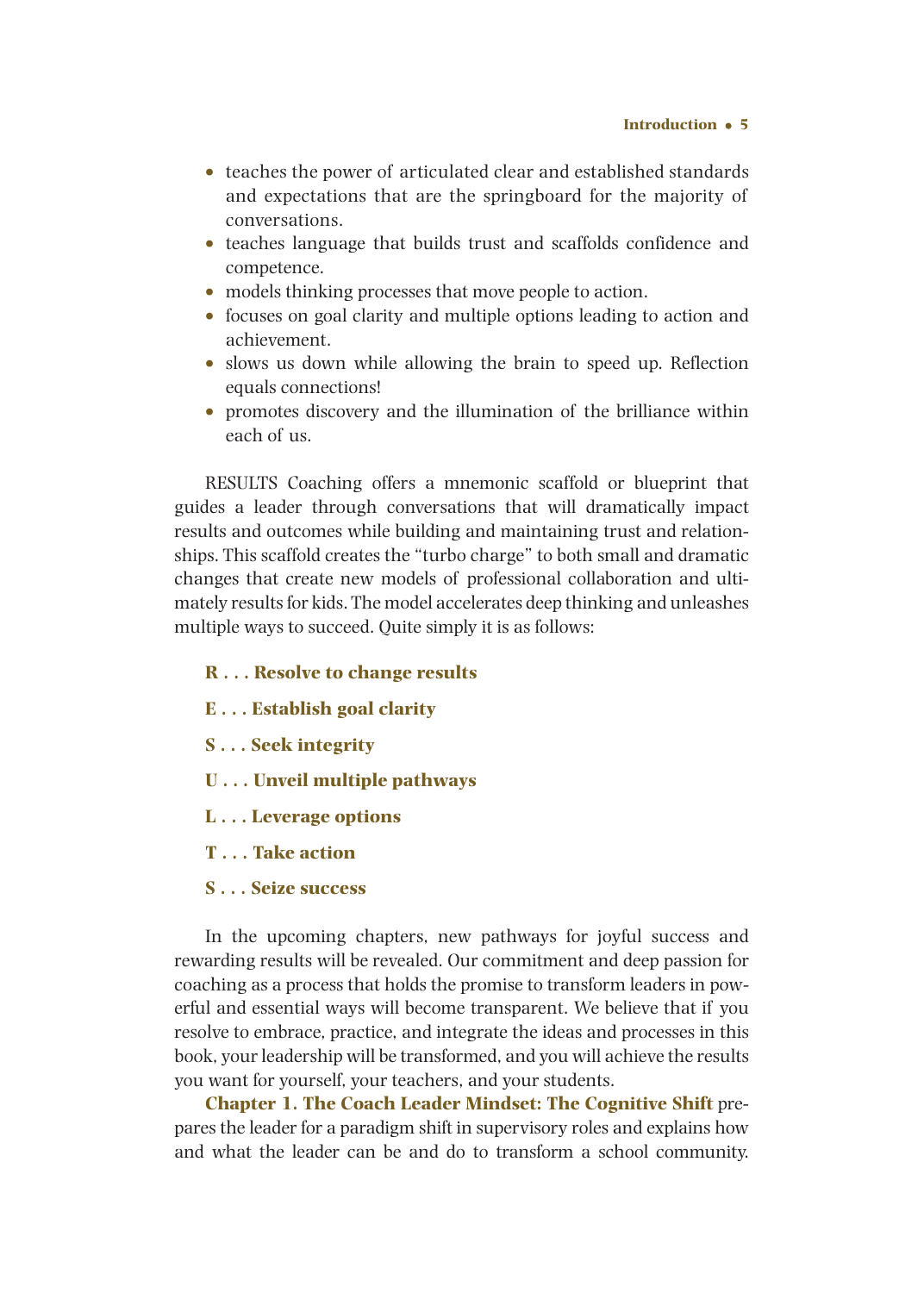#### **6** • **RESULTS Coaching**

Leaders will realize the critically important shift in leadership from telling and directing to creating meaning and empowering confidence and ownership in others.This new mindset is a new identity of the leader as a transparent, respectful partner, co-creator, and supporter of others through committed listening, believing, affirming, and eliciting the best in others.

**Chapter 2. Intention: Being Purposeful** focuses on the power of intention and provides a new way of thinking that moves our intentions to amazing actions as a result of being purposeful. Using the Intention Pyramid as a tool for moving from intention through attention to action, leaders will realize how being intentional and purposeful dramatically impact targeted results. How we "show up" in our work is examined through the lens of "having," "being" and "doing."

**Chapter 3. Leader as Coach: The RESULTS Coaching Navigation System** presents a powerful metaphoric visual of the RESULTS Coaching Navigation System that provides evidence of the significant complexity of the art and skill of coaching. Each component of this intricate system creates clarity for leaders as they walk in the role of today's Coach Leader. Each component part is examined in a way that will provide understanding, examples, and benefits to the leader and those they inspire and support.

**Chapter 4. Language: The Essential Connector** educates readers about the power of a new language for leaders. The four concepts of levels of language, speaking the truth, making and keeping promises, and requests versus requirements hold the potential for dramatically changing the way leaders do their work. When understood and used intentionally, these concepts become the essential connector for today's leader.

**Chapter 5. Communication Skills: The New Essentials** delves into the essential skills of coaching. Readers will learn about the communication skills of committed listening, paraphrasing, presuming positive intent resulting in powerful questions, and reflective feedback. For each skill, an opportunity for practice and deeper understanding is provided. To gain total integration of these new essentials, practice is a must!

**Chapter 6. The Leader's GPS: Guided Pathways for Success** introduces a tool, which like the GPS in a car, becomes the roadmap for powerful conversations. Whether the conversation is solution focused, goal focused, planning focused, or reflection focused, readers can follow the pathway to the intended destination with permission to recalculate when needed!

**Chapter 7. RESULTS Coaching Plan for Action: Essential for Unleashing Promise and Possibility** helps build the leader's internal resourcefulness and capacity to impact change. The RESULTS Coaching framework is described as a tool for transforming work in schools. It causes conversations to focus on the most important outcomes in a way that brings clarity, insight, and energy to action.